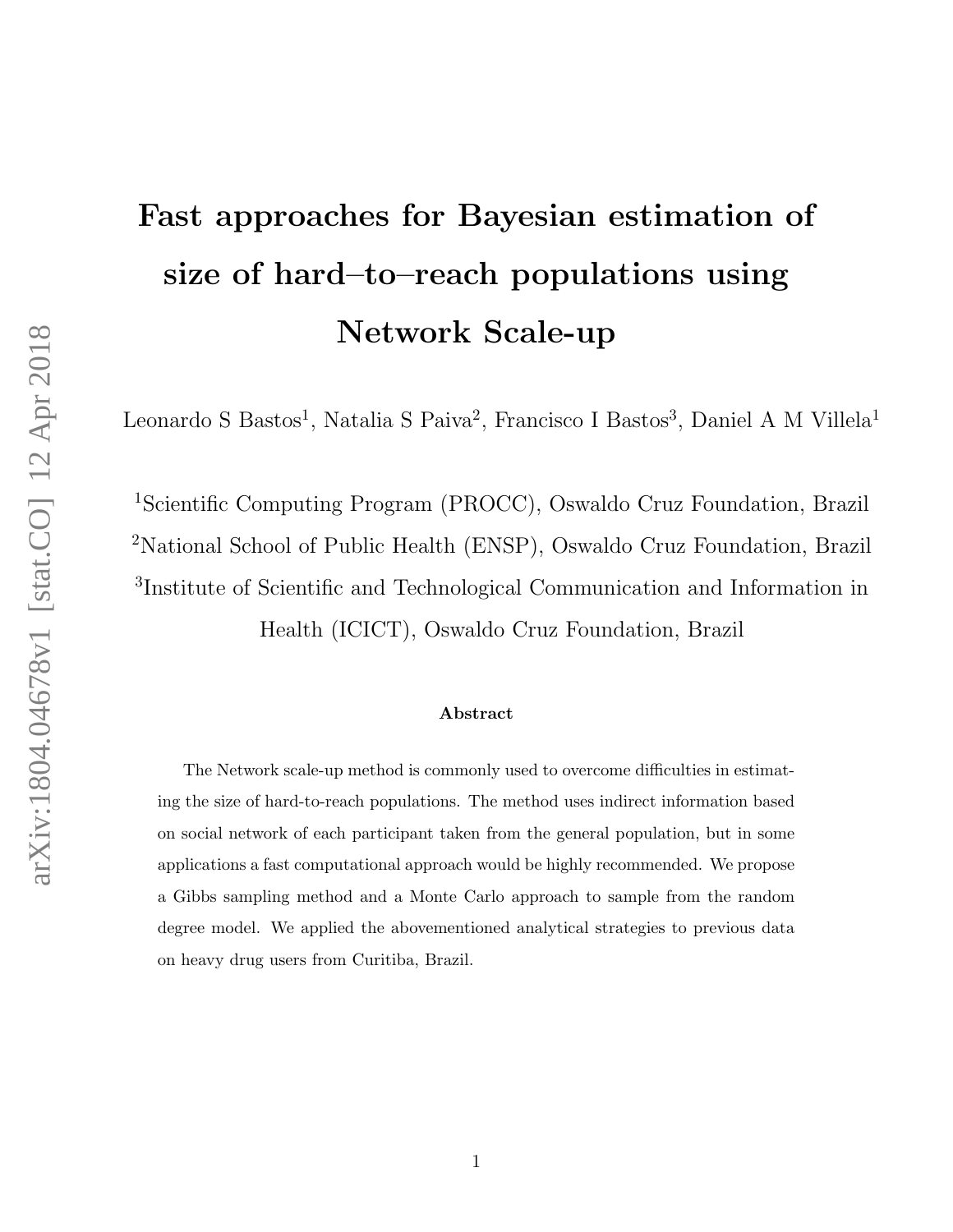# 1 Introduction

Hard-to-reach populations or groups are segments of a given society or community that for several different reasons such as stigma, marginalization and/or criminalization tend to hide and to avert interactions with formal institutions or people that they may perceive as being judgmental about their habits, attitudes or identities. Overall, due to the very nature of their stigmatized behaviors and practices, those populations are not properly targeted/studied by classic sampling methods, either for the sake of contacting their members (for instance, to offer them help or social and medical assistance) or for the broad aim to estimate their size and to better understand who they are and where they tend to congregate and, especially, from whom and where they tend to evade or hide.

The spread of sexually transmitted infections in which stigmatized populations in some settings (e.g. gay, lesbian and transgender people in different societies) may play a core role for the spread of blood-borne infections driven by illicit (and in most places criminalized) habits such as injection drug use are frequently hard to fully understand, quantify and curb. Without fully understanding their extent and the spread of pathogens via social networks which composition and dynamic are largely unknown, evidence-based policies aiming to curb the epidemic may be very hard or sometimes impossible to formulate and implement. Therefore, knowing their sizes is quite important in order to design and evaluate public health policies to reduce the spread of a potential epidemic. [\(Bernard et al. 2010\)](#page-10-0).

Estimating the size of a population is an well-known problem in survey methods. However, they typically rely on information obtained from a question on whether a participant is a member of a population of interest. For example, a direct question of the kind "Are you a sex worker?". People in hard-to-reach populations, as part of stigmatized populations, tend to hide their status, hence leading to underestimation of the size of the hard-to-reach population. [Salganik et al.](#page-12-0) [\(2011\)](#page-12-0) illustrate this problem by estimating the number of heavy drug users in a Brazilian city using different methods, and they show that estimates from the direct approach are considerably lower than other estimates.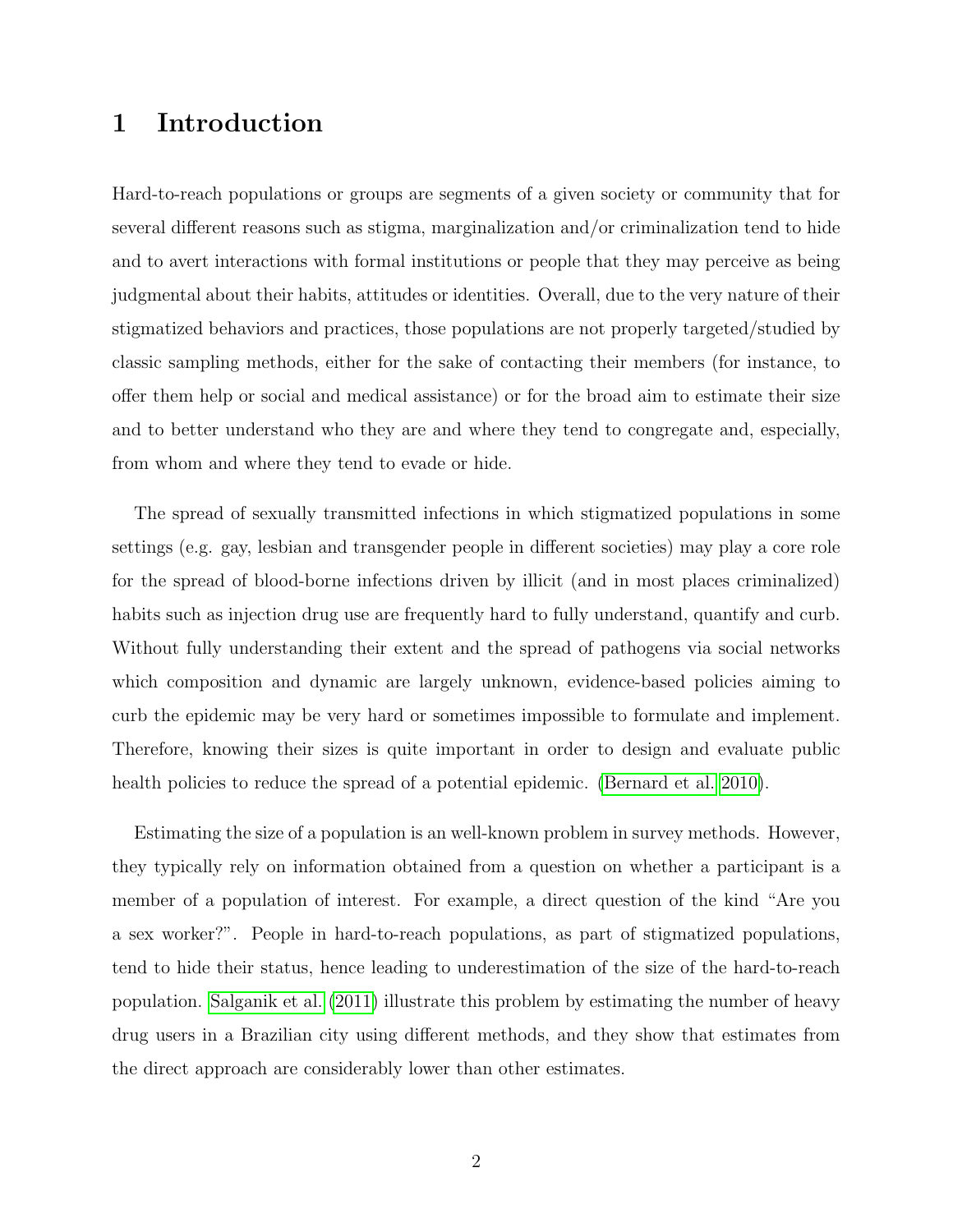[Bernard et al.](#page-11-0) [\(1991\)](#page-11-0) proposed a method, named Network scale–up (NSUM), to obtain information about hard-to-reach populations using the underlying contact network of the surveyed participants. NSUM is based on indirect information about the hard-to-reach population, where surveys are conducted over the general population and people answer questions about contacts from this population. This might include: "how many people do you know that are sex workers?". Surveys also include questions inquiring about known contacts from well–known subsets of the general population, e.g., elderly people. The underlying model is a Binomial model with an observed (surveyed) number of contacts from the hard– to–reach population, number of contacts from subgroups of known sizes, and unknown sizes for hard-to-reach populations.

In section 2, the Network scale-up method is presented where the random degree model is described. In section 3, the inference procedure is introduced and a Gibbs sampling algorithm is proposed as an alternative to the Metropolis-Hastings algorithm proposed by [Maltiel et al.](#page-11-1) [\(2015\)](#page-11-1). We also propose a Monte Carlo approach based on an approximation made in order to avoid using Markov chain Monte Carlo methods. In section 4, we apply the random degree model with the proposed computational approaches in a network scale up study on heavy drug users in Curitiba, Brazil. Finally, in section 5, we discuss limitations and future work.

## 2 The Network scale-up method

Let us suppose that we take a sample of n individuals from the general population whose size is  $N$ . A questionnaire is applied and there are some questions of the type "How many X s do you know that also know you, and you get in contact with each other in the last 12 months?". Here, X represents any of several low frequency populations or subgroups, herein called populations for simplicity. A number  $K$  of those populations have their size fully known, typically from official statistics. Conversely, a number U populations are the hard-to-reach ones whose size is unknown and we intend to estimate.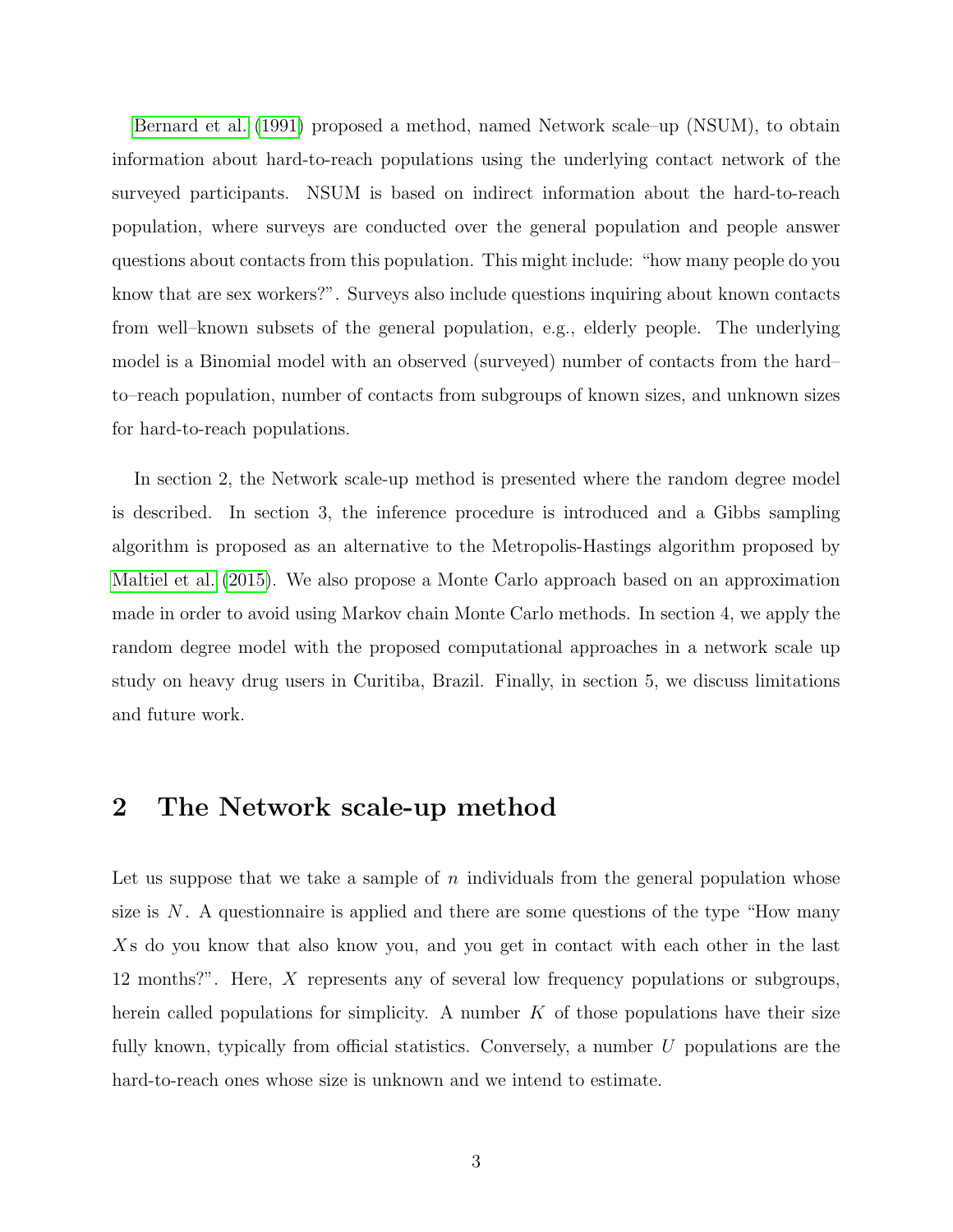Let  $Y_{iu}$  be the number of people of a hard-to-reach population u known by an individual  $i, u = 1, 2, \ldots, U$ , and  $i = 1, 2, \ldots, n$ . Let  $X_{ik}$  be the number of people the individual i know from population  $k, k = 1, 2, ..., K$ . Each individual is sampled from the general population according to a complex survey design and all the sampling information is then summarized in a sampling weight  $w_i$ , usually given by the inverse of sampling probability.

The individual contact network size,  $\delta_i$ , also called network degree, is the total number of contacts or friends of individual  $i$ . We assume that the number of people known by the participant i from each population follows a Binomial distribution with parameters given by the network degree and the frequency of that population in the general population. Hence,

<span id="page-3-0"></span>
$$
Y_{iu} \sim Binom(\delta_i, \theta_u), \quad i = 1, 2, \dots, n, \quad u = 1, 2, \dots, U,
$$
  

$$
X_{ik} \sim Binom(\delta_i, \pi_k), \quad k = 1, 2, \dots, K,
$$
 (1)

where  $\{\theta_u\} = (\theta_1, \ldots, \theta_U)$  are the frequencies of the hard-to-reach populations,  $\{\pi_k\}$  =  $(\pi_1, \ldots, \pi_K)$  are the frequencies whose sizes are known in the general population,  $\{N_k\}$  =  $(N_1, N_2, \ldots, N_K)$  respectively. And  $\{\delta_i\} = (\delta_1, \delta_2, \ldots, \delta_n)$  are the network individual degrees. The equation [\(1\)](#page-3-0) is the statistical basis of the Network scale-up method proposed by [Bernard](#page-11-0) [et al.](#page-11-0) [\(1991\)](#page-11-0), and extended by [Zheng et al.](#page-12-1) [\(2006\)](#page-12-1), [McCormick et al.](#page-11-2) [\(2010\)](#page-11-2), and [Maltiel](#page-11-1) [et al.](#page-11-1) [\(2015\)](#page-11-1).

We set a Beta prior distribution for  $\theta_u$  with parameters  $a_u$  and  $b_u$ , i.e.

<span id="page-3-2"></span>
$$
\theta_u \sim Beta(a_u, b_u), \quad a_u > 0, \quad b_u > 0, \quad u = 1, 2, ..., u.
$$
\n(2)

We assume non-informative prior distributions for  $\theta_u$ , unless otherwise stated, setting  $a_u =$  $b_u = 1$ .

Since the network degree is unknown, in a Bayesian fashion a prior probability distribution should be set. [Maltiel et al.](#page-11-1) [\(2015\)](#page-11-1) assume a log-normal prior for  $\delta_i$  as in [Raftery](#page-12-2) [\(1988\)](#page-12-2). We, however, assume a Gamma probability distribution for  $\delta_i$ , as follows

<span id="page-3-1"></span>
$$
\delta_i \sim Gamma(c_i, d_i), \qquad i = 1, 2, \dots, n. \tag{3}
$$

The hyperparameters  $c_i$  and  $d_i$  are chosen in order to represent our knowledge about the degree network size. The random degree model, equations [\(1-](#page-3-0)[3\)](#page-3-1) is completed when the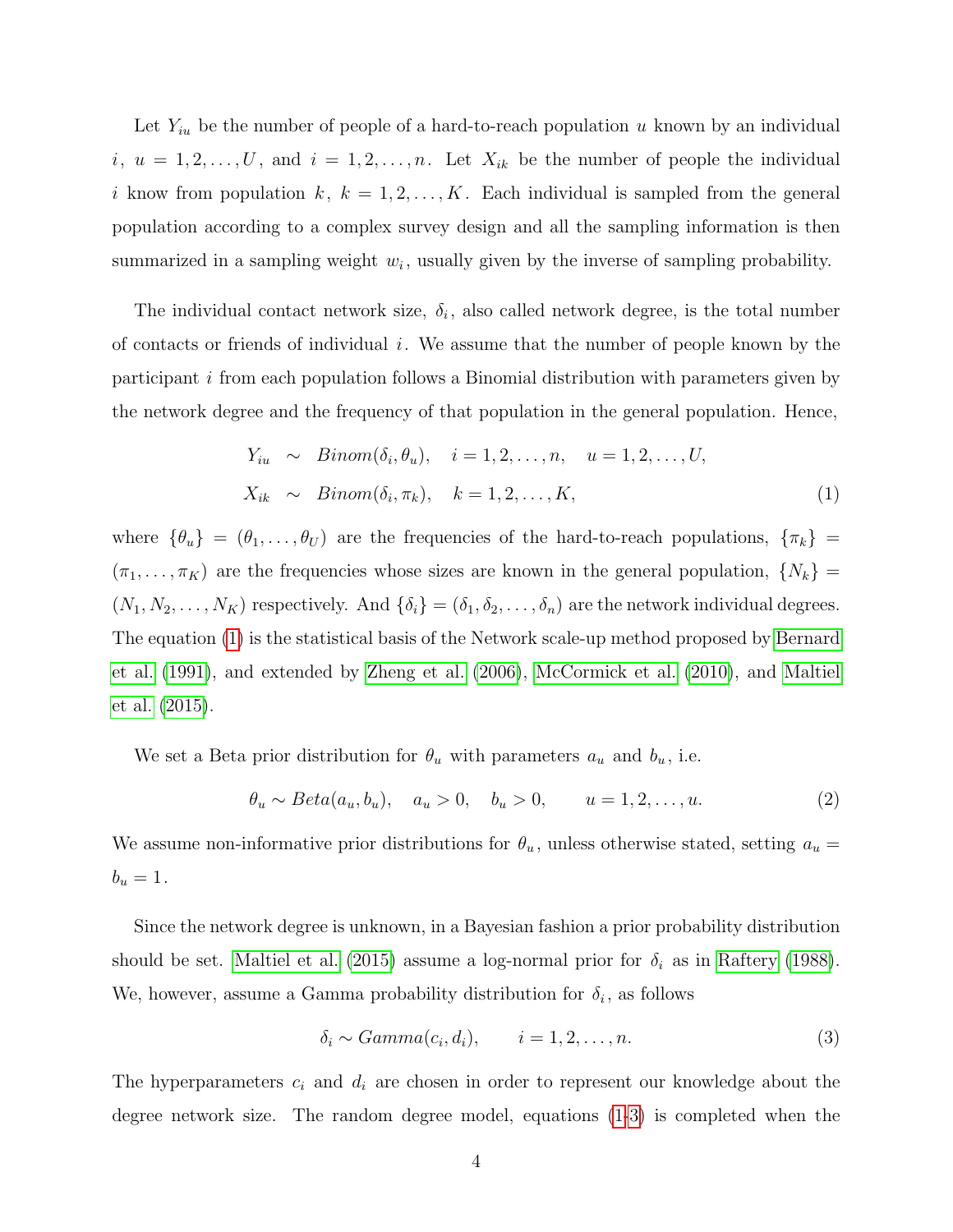frequencies  $\pi_k$ , in equation [\(1\)](#page-3-0) are set to the population frequency for that population, i.e.  $\pi_k = N_k/N$ ,  $\forall k$ . The choice for a Gamma distribution for  $\delta_i$ , equation [\(3\)](#page-3-1), because we are able to sample from an approximation of its full conditional distribution. This will be discussed in the next section.

## 3 Inference

The posterior distribution of  $(\{\theta_u\}, {\{\delta_i\}})$  is proportional to the product of the likelihood, given in equation [\(1\)](#page-3-0), and the prior distributions, given by equations [\(2\)](#page-3-2) and [\(3\)](#page-3-1). Samples from the posterior distribution can typically be obtained from a Markov chain Monte Carlo (MCMC) algorithm [\(Gamerman and Lopes 2006\)](#page-11-3).

#### 3.1 Gibbs sampling

Since the Beta distribution is a conjugate prior of the Binomial distributions, the full conditional of  $\theta_u$  is also a Beta distribution as the following

<span id="page-4-0"></span>
$$
\theta_u \mid \{\delta_i\}, \mathbf{y}, \mathbf{x} \sim Beta\left(\sum_{i=1}^n y_{iu} + a_u, \sum_{i=1}^n (\delta_i - y_{iu}) + b_u\right), \quad u = 1, 2, \dots U,
$$
 (4)

where  $\mathbf{y} = y_{1,1}, \ldots, y_{1,U}, \ldots, y_{n,1}, \ldots, y_{n,U}$  and  $\mathbf{x} = x_{1,1}, \ldots, x_{1,K}, \ldots, x_{n,1}, \ldots, x_{n,K}$ .

For the network degree, [Maltiel et al.](#page-11-1) [\(2015\)](#page-11-1) use a Metropolis within Gibbs algorithm, where samples from the full conditional of the degree network are obtained from random walk Metropolis-Hastings algorithm [Hastings](#page-11-4) [\(1970\)](#page-11-4). In fact, this model is already implemented in an R package called NSUM [\(Maltiel and Baraff 2015\)](#page-11-5). This approach, however, requires the user to tune the proposal variances in order to get reasonable acceptance rates. Aiming at a Gibbs sampler, we assume a Gamma prior for the network degree, as in equation [\(3\)](#page-3-1), and use the Binomial to Poisson approximation in the likelihood. Then, the full conditional distribution for each network degree,  $\delta_i$ , is a truncated Gamma distribution, i.e.

<span id="page-4-1"></span>
$$
\delta_i \mid \{\theta_u\}, \mathbf{y}, \mathbf{x} \sim TruncGamma_{(M_i, \infty)} \left( \sum_{u=1}^U y_{iu} + \sum_{k=1}^K x_{ik} + c_i, \sum_{u=1}^U \theta_u + \sum_{k=1}^K \pi_k + d_i \right), \quad (5)
$$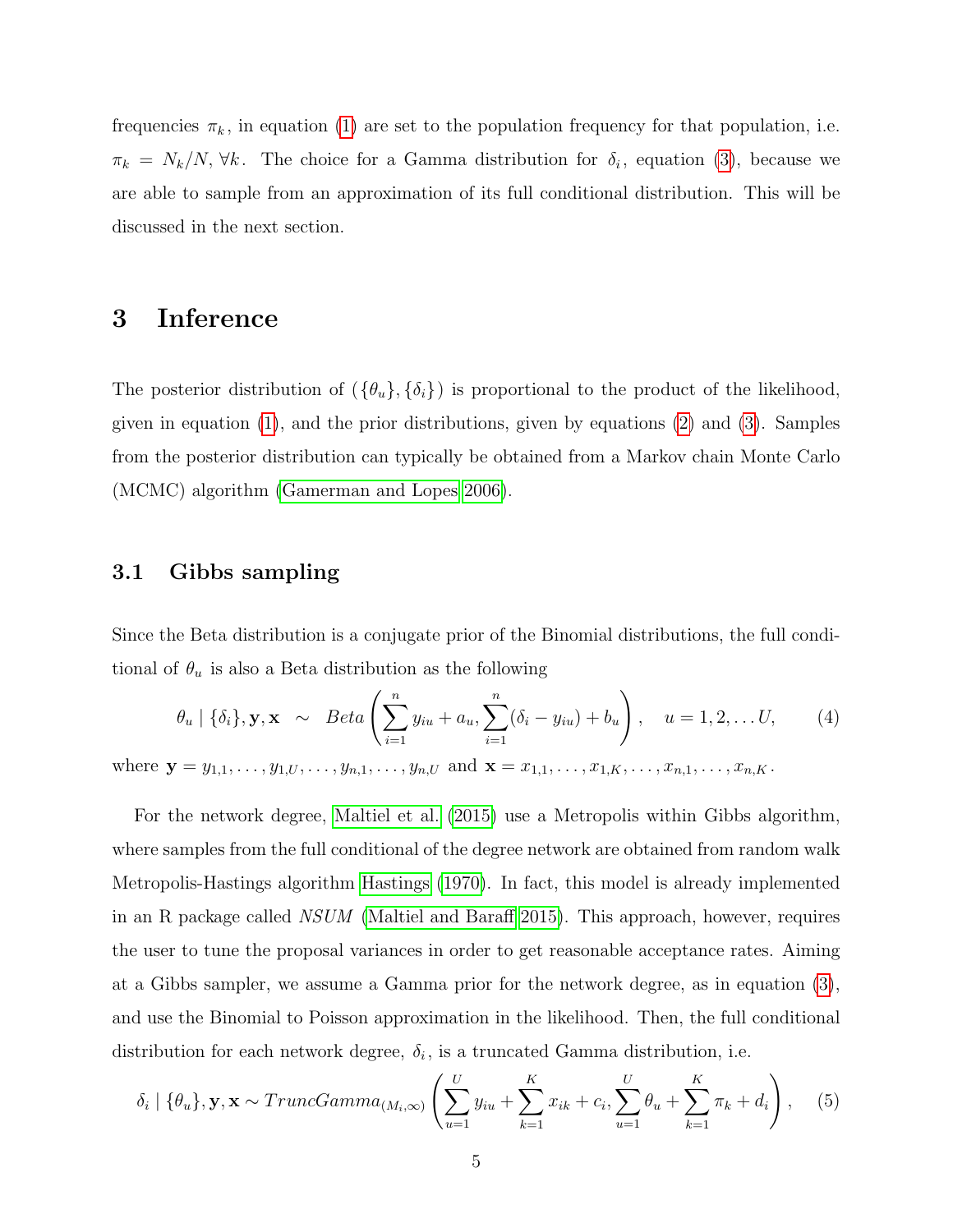where  $\pi_k = \frac{N_k}{N}$  $\frac{N_k}{N}$ , for  $k = 1, 2, ..., K$ , and  $M_i = \max(x_{i1}, ..., x_{iK}, y_{i1}, ..., y_{iU})$  for  $i =$  $1, 2, \ldots, n$ , which is a reasonable value, since the network degree must be at least greater than the number of contacts known by the participant from any population. In order to sample from this distribution we use the method described by [Nadarajah and Kotz](#page-12-3) [\(2006\)](#page-12-3). The proposed Gibbs sampling algorithm to get M simulation draws from random degree model is described in Algorithm [1.](#page-5-0)

#### Algorithm 1: Gibbs sampling algorithm for the random degree model.

Initialize  $\{\theta_u^{(0)}\}$  and  $\{\delta_i^{(0)}\}$  $\{^{(0)}_i\}$ ; for  $m$  in  $1$  to  $M$  do // update  $\{\theta_u\}$ for  $u$  in  $1$  to  $U$  do sample  $\theta_u^{(m)}$  from  $p(\theta_u \mid {\{\delta_i^{(m-1)}\}})$  $\{e^{(m-1)}\}, \mathbf{y}, \mathbf{x})$  given in equation [\(4\)](#page-4-0); end // update  $\{\delta_i\}$ for *i* in 1 to n do sample  $\delta_i^{(m)}$  $i^{(m)}$  from  $p(\delta_i \mid {\theta_u^{(m)}}\}, \mathbf{y}, \mathbf{x})$  given in equation [\(5\)](#page-4-1); end end

#### <span id="page-5-0"></span>3.2 Monte Carlo approach

In order to simplify the analysis and avoid using a MCMC method, we could assume that we learn about the network degree just using information from the populations whose sizes are known. Therefore, the posterior distribution of  $(\{\delta_i\}, {\{\theta_u\}})$  can be approximated by

<span id="page-5-1"></span>
$$
p(\{\theta_u\}, \{\delta_i\} \mid \mathbf{y}, \mathbf{x}) = p(\{\theta_u\} \mid \{\delta_i\}, \mathbf{y}, \mathbf{x}) p(\{\delta_i\} \mid \mathbf{y}, \mathbf{x})
$$

$$
\approx p(\{\theta_u\} \mid \{\delta_i\}, \mathbf{y}, \mathbf{x}) p(\{\delta_i\} \mid \mathbf{x}). \tag{6}
$$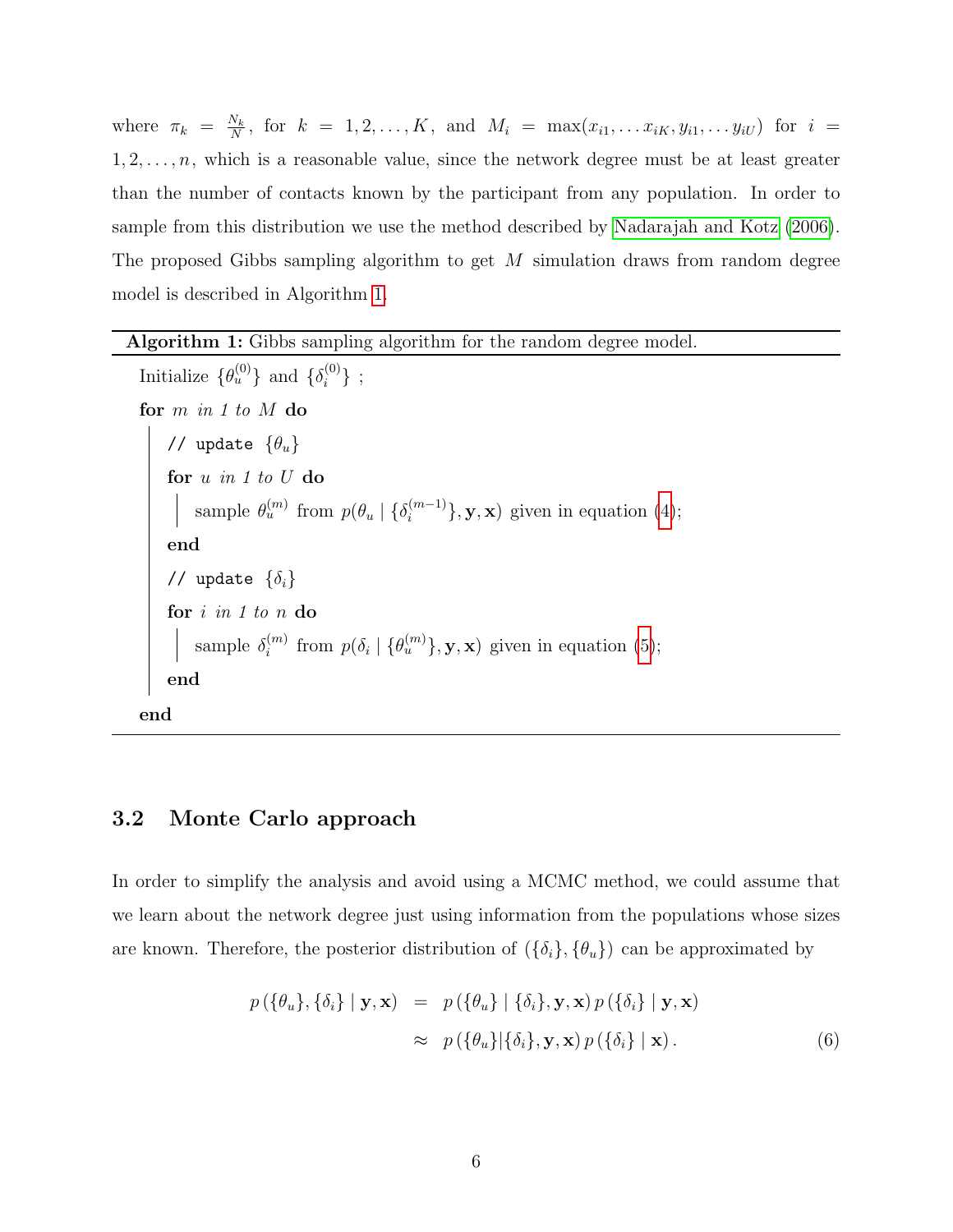The joint distribution of  $[\{\theta_u\}|\{\delta_i\}, \mathbf{y}, \mathbf{x}]$  consists in independent Beta distributions given by

<span id="page-6-1"></span>
$$
\theta_u \mid \{\delta_i\}, \mathbf{y}, \mathbf{x} \sim Beta\left(\sum_{i=1}^n y_{iu} + a_u, \sum_{i=1}^n (\delta_i - y_{iu}) + b_u\right), \quad u = 1, 2, \dots U. \tag{7}
$$

And the joint distribution of  $\{\delta_i\} \mid \mathbf{y}, \mathbf{x}$  is given by independent truncated Gamma distributions as follows

<span id="page-6-0"></span>
$$
\delta_i \mid \mathbf{x} \sim TruncGamma_{m; \infty)} \left( \sum_{k=1}^K x_{ik} + c_i, \sum_{k=1}^K \frac{N_k}{N} + d_i \right), \quad i = 1, 2, \dots, n,
$$
 (8)

where  $m_i = \max(x_{i1}, \ldots, x_{iK})$ . Sampling from the joint posterior distribution, equation [\(6\)](#page-5-1), is trivial. We need to sample first n network degrees from  $(8)$ . Then, conditional on the network degree generated we sample U frequencies  $\{\theta_u\}$  from distribution given in equation [\(7\)](#page-6-1). The algorithm to obtain M Monte Carlo samples from the distribution [\(6\)](#page-5-1) is presented in Algorithm [2.](#page-6-2) Notice that algorithm [2](#page-6-2) is not a MCMC algorithm.

Algorithm 2: Monte Carlo approach for the random degree model.

```
// Sampling \{\delta_i\}for i in 1 to n do
    sample M values of \delta_i from p(\delta_i | \mathbf{x})(8);
end
// Sampling \{\theta_u\}for m in 1 to M do
    for u in 1 to U do
        sample \theta_u^{(m)} from p(\theta_u \mid {\{\delta_i^{(m)}\}})\{e^{(m)}\}, \mathbf{y}, \mathbf{x})(7);
    end
end
```
### <span id="page-6-2"></span>4 Results

[Salganik et al.](#page-12-0) [\(2011\)](#page-12-0) estimated the total number of heavy drug users in Curitiba, Brazil in 2010 using the network scale-up method. A heavy drug user is defined by a person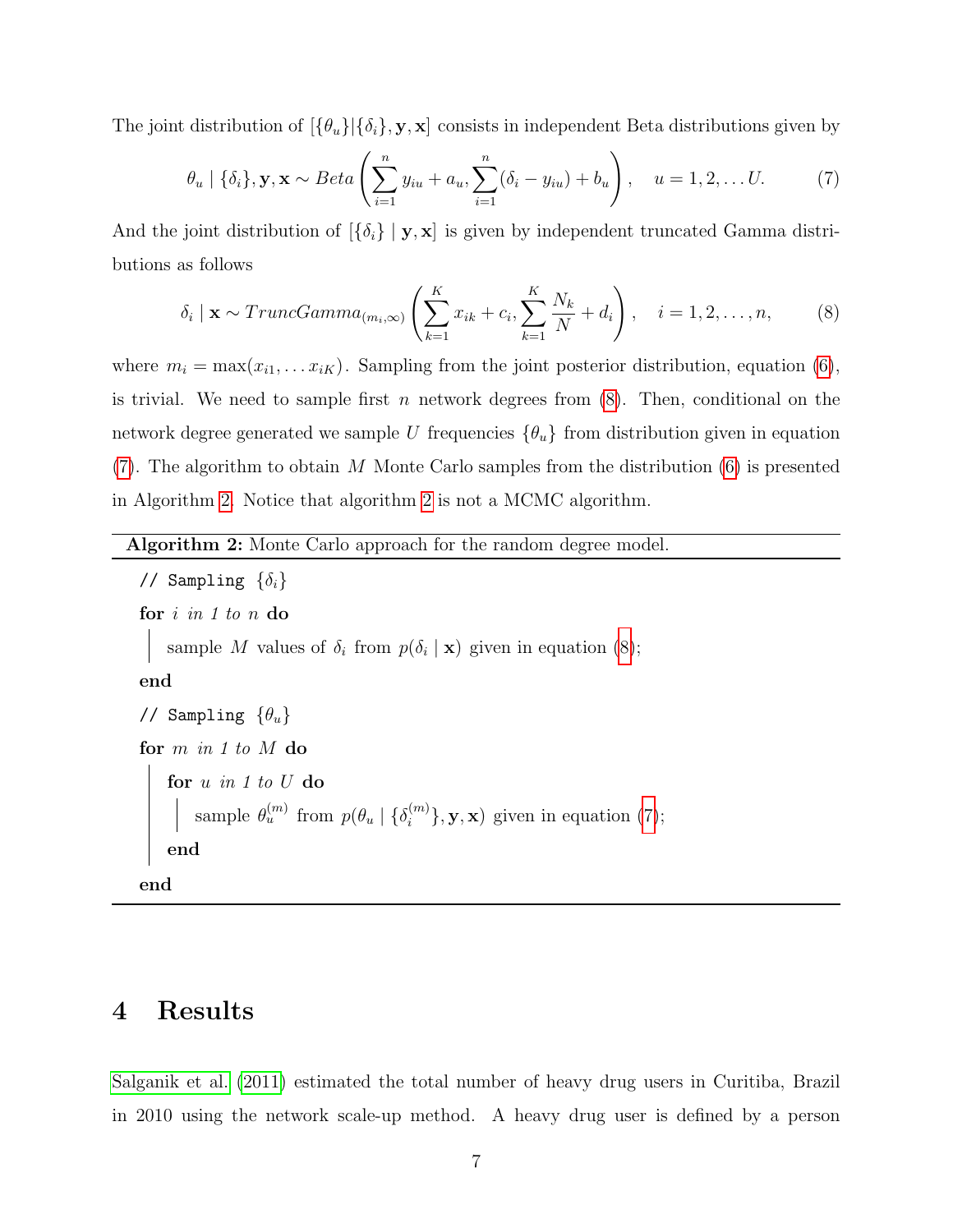who use illicit drug other than marijuana approximately 25 times in the last 6 months (an average of once a week) after the definition proposed by PAHO/WHO (Pan American Health Organization/World Health Organization). The dataset is household-based random sample of 500 adult (i.e., aged  $\geq$  18 years) residents of Curitiba, Brazil in 2010. Besides the demographic questions, participants were asked how many people they know from several populations that also know the participant, and have been in contact in the last 2 years. The dataset is freely available (upon registration) in a website of the Office of Population Research, Princeton University (<http://opr.princeton.edu/archive/nsum/>).

There are questions about the number of people in the participant's contact network that belongs to twenty populations whose size are known, such as public university students, women over 70 year-old, etc. And also the number of contact network friends that are members of four hard-to-reach populations: heavy drug users, female sex workers (FSW), men who have sex with another men (MSM), and women who had an abortion in the last 12 months (Abortion).

For each approach, 5,000 initial iterations were run in order to know how many MCMC runs are needed according to Raftery and Lewis diagnostic implemented in coda R package [\(Plummer et al. 2006\)](#page-12-4). Also, the random effects model using the Metropolis-Hastings algorithm required no less than 60,000 runs, so we run 80,000 runs for all models. The computational time for 80,000 MCMC iterations and 80,000 samples from the Monte Carlo approach for the random degree are presented in Table [1.](#page-8-0) Even though a considerably smaller number of samples were already enough for the Monte Carlo approach we run 80,000 Monte Carlo samples for the sake of comparison. The same idea applies to the Gibbs sampling approaches, since less than 10,000 simulations were enough to achieve convergence. Convergence was checked using Raftery and Lewis, Gelman and Rubin and Geweke diagnostics [\(Plummer et al. 2006\)](#page-12-4). Analyses were performed on a Linux-mint desktop (Intel i7-4820K, 3.70 GHz, 8 cores).

An initial burn-in period containing 10,000 iterations was ignored for each one of the four chains, and to avoid autocorrelation we set a thinning parameter of 70. Hence we end up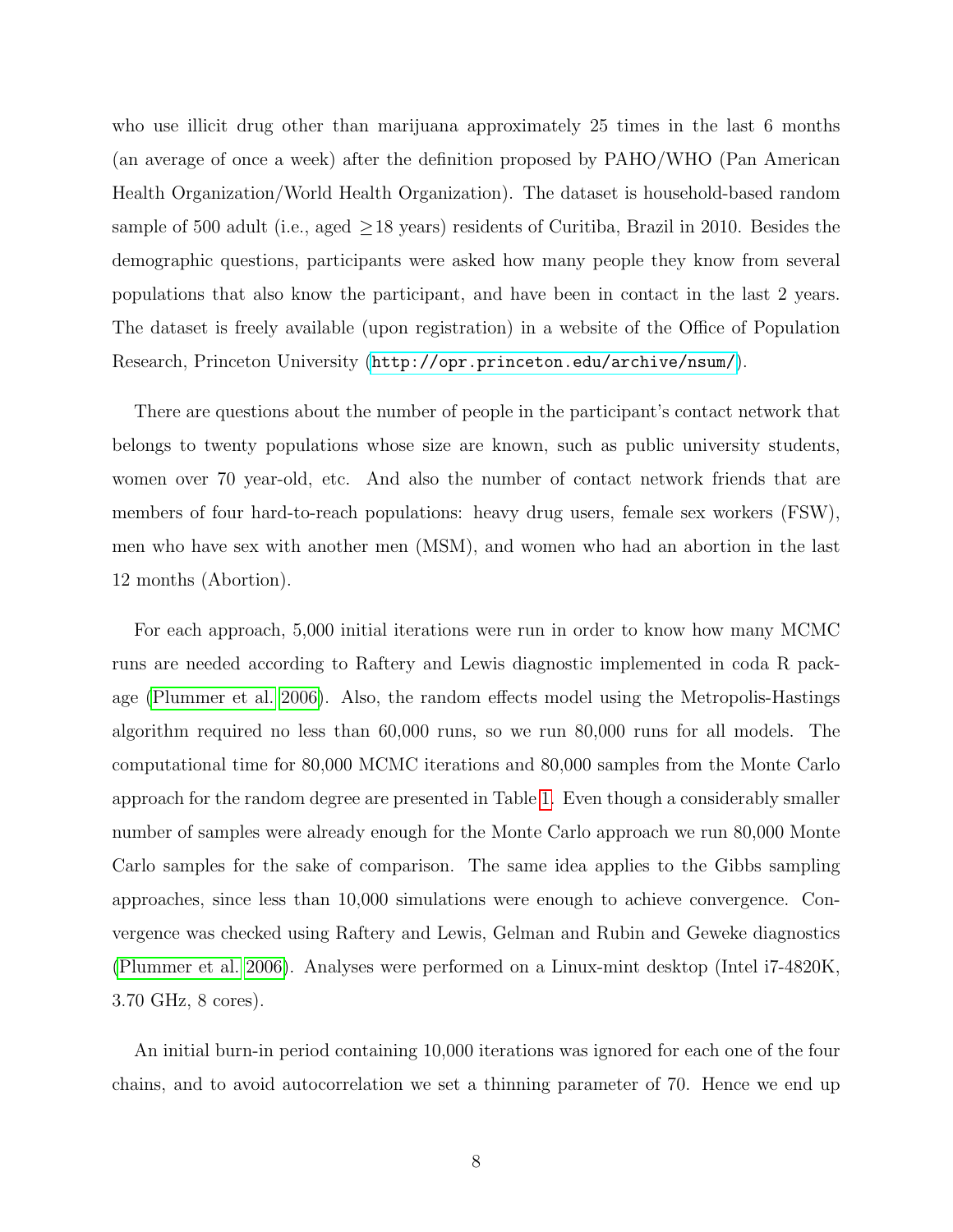| Abbreviation Model |                                                                | Time (minutes) |
|--------------------|----------------------------------------------------------------|----------------|
|                    | Metropolis Random degree model using Metropolis-Hasting        | 28.55          |
|                    | Gibbs Random degree model using Gibbs sampling                 | 23.63          |
|                    | Monte Carlo Random degree model using the Monte Carlo approach | 1.29           |

<span id="page-8-0"></span>Table 1: Running times (in minutes) for obtain 80,000 samples using different computational approaches.

with 1,000 samples for each chain. For the analysis, we generate 4,000 samples using the Monte Carlo approach, which demanded only 3.8 seconds in the same machine. The posterior estimates for the hard-to-reach populations in Curitiba are presented the violin plots are in Figure [1.](#page-9-0) The hard-to-reach population estimates differ from each other, but they are very similar among the different computational methods. The estimate for the total of heavy drug users in Curitiba is 63.5 thousand inhabitants (95% CI 61.4k, 65.6k), corresponding to 3.5% of the Curitiba's population. This result is consistent with [Salganik et al.](#page-12-0) [\(2011\)](#page-12-0) and [Maltiel](#page-11-1) [et al.](#page-11-1) [\(2015\)](#page-11-1) findings using the NSUM estimates and random degree model respectively. We also found that in Curitiba there were approximately 15.6 thousands of female sex workers  $(95\% \text{ CI } 14.6\text{k}, 16.7\text{k})$ , 18.5 thousands of men who had sex with other men  $(95\% \text{ CI } 17.4\text{k})$ , 19.8k), and four thousand of women who did an abortion in the last twelve months (95%CI 3.5k, 4.5k).

We also estimated that on average each person has approximately 200 network contacts, which is consistent with [Kudo and Dunbar](#page-11-6)  $(2001)$  that claims there is a limited number of contacts/friends one could make social stable relationship. They claim this number of contacts should vary from 150 to 500. The range of the posterior mean of the individual network degrees in Curitiba data goes from 5 to 2,000 network contacts.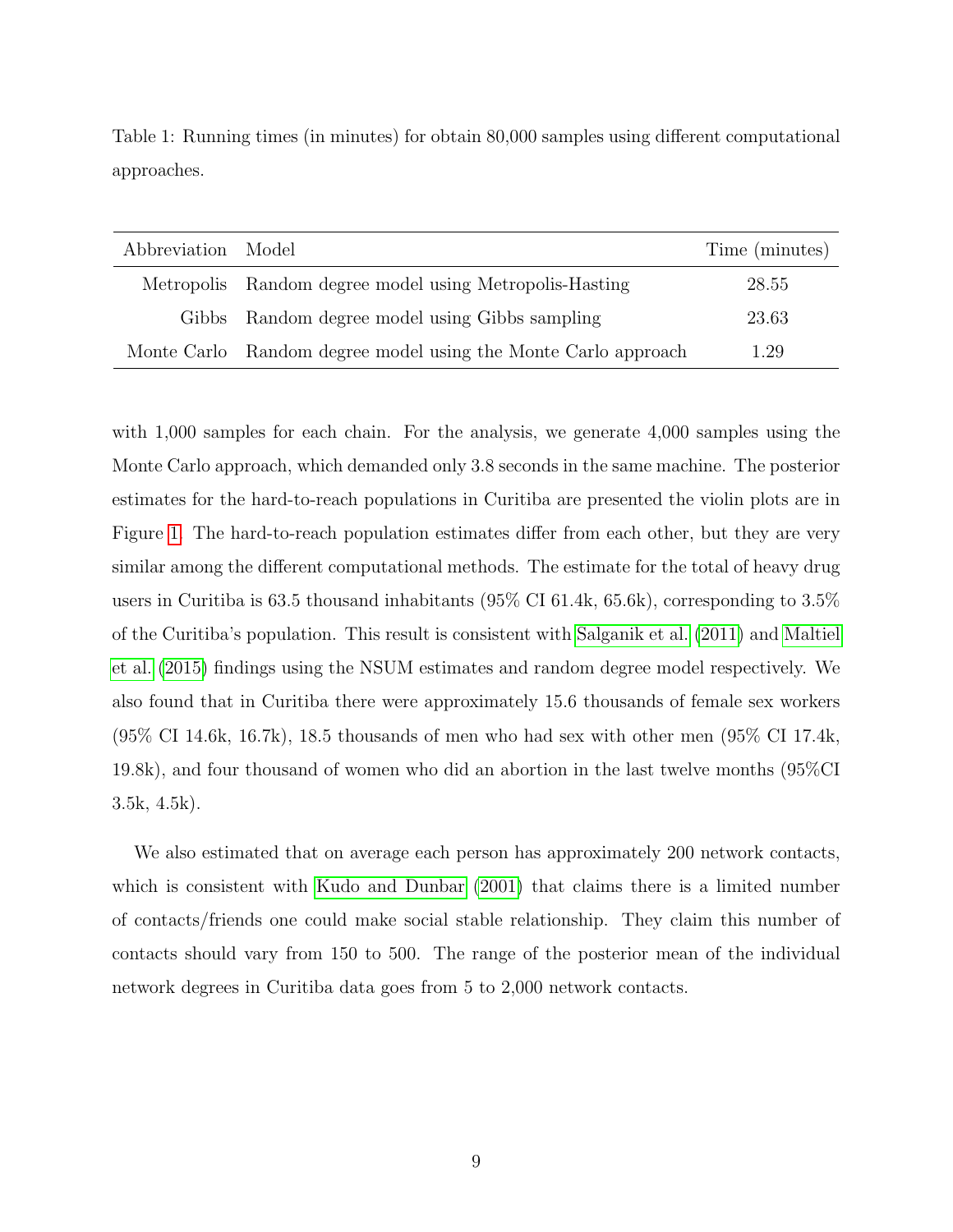

<span id="page-9-0"></span>Figure 1: Violin plots of the posterior distribution of the size of hard-to-reach populations in Curitiba, Brazil using different computational approaches.

# 5 Discussion

The NSUM can be applied in large national surveys where questions are asked about the number of the participant contacts who are members of known and unknown populations. We present a Gibbs sampling algorithm and a Monte Carlo approach to perform fast inference in the random degree model described in [Maltiel et al.](#page-11-1) [\(2015\)](#page-11-1), used to estimate the size of hard-to-reach populations. The Monte Carlo approach is considerably faster than MCMC applying either Gibbs sampling or Metropolis, and the Monte Carlo estimates are quite similar to the ones from either of MCMC approaches. We illustrate the proposed method in a Network scale-up study on heavy drug users in Curitiba, Brazil.

The Monte Carlo approach relies on an approximation that essentially does not distinguish the conditional distributions of the network degrees given the structure of the known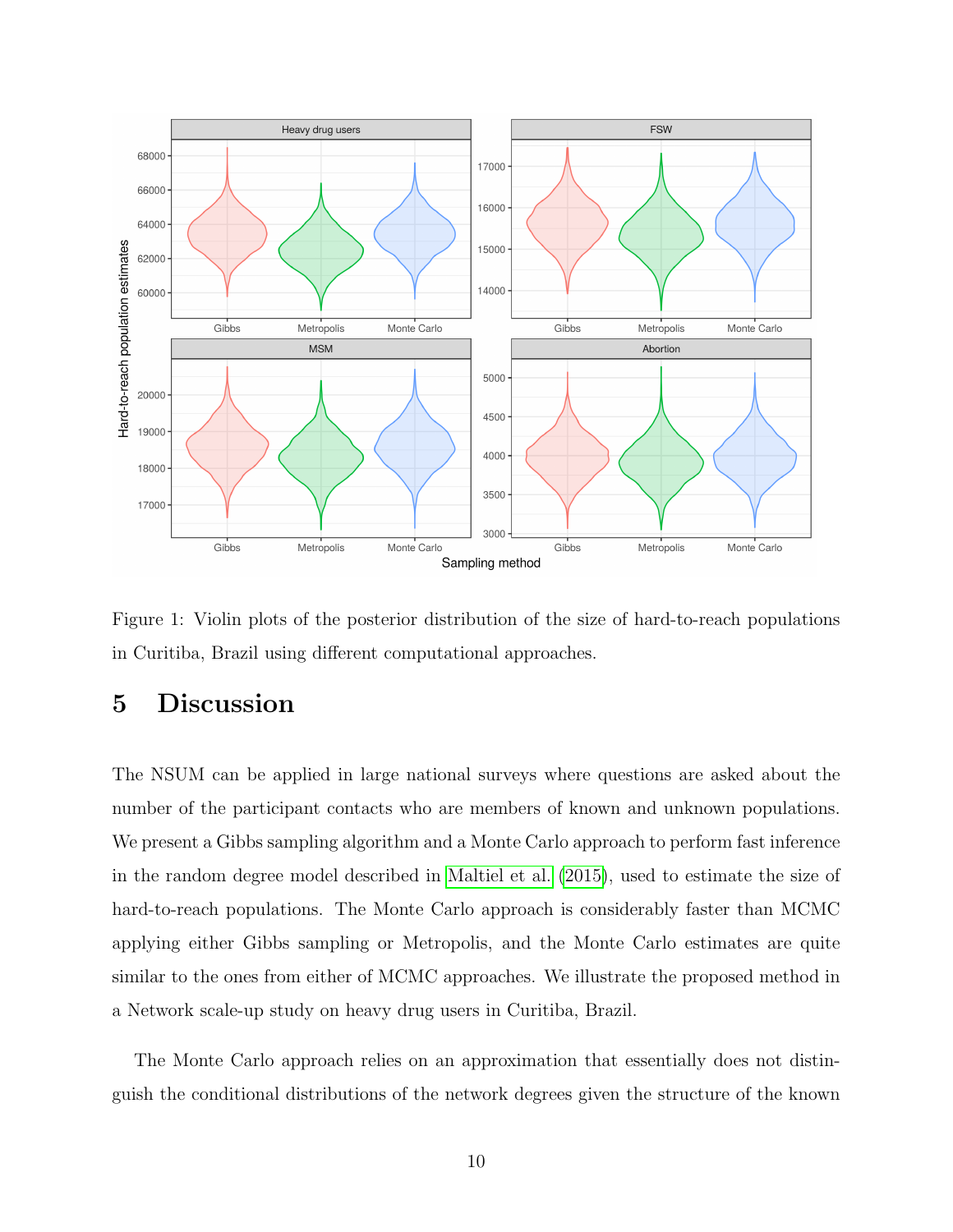population contacts from the unknown population contacts. The Gibbs sampling approach shown here already has an advantage over a Metropolis-Hastings algorithm, since we can sample from the full conditional distribution of the network degree. Whereas a large number is sampled from the distribution of degrees using Gibbs sampling, the Monte Carlo approach does sampling of the network degrees disregarding the structure of the network of hard–to–reach population. Such approximation permits a dramatically faster estimation.

The NSUM suffers from different sources of bias, for example barrier effects and transmission bias [\(Killworth et al. 2003,](#page-11-7) [2006;](#page-11-8) [Salganik et al. 2011;](#page-12-0) [Maltiel et al. 2015\)](#page-11-1). Barrier effects are present when some people may know more individuals with characteristics similar to themselves. Transmission bias means that a person may not be aware that one of his network contacts belongs to a specific population, specially hard-to-reach populations. In this work, we assume no presence of such biases. However, if the assumption of absence of these biases is too strong, we recommend using the barrier effects and/or the transmission bias models proposed by [Maltiel et al.](#page-11-1) [\(2015\)](#page-11-1), which depend on a Metropolis-Hastings algorithm.

Our estimations were very much similar when using Metropolis-Hastings, Gibbs sampling and the Monte Carlo approach for the network scale-up study illustrated here. Once it is known that barrier effects and transmission bias do not impact significantly on estimations, we could argue for using a fast Monte Carlo approach in studies of this kind.

## Acknowledgement

The authors have full or partial support of the following Brazilian funding agencies CAPES, CNPq and FAPERJ.

# References

<span id="page-10-0"></span>Bernard, H. R., Hallett, T., Iovita, A., Johnsen, E. C., Lyerla, R., McCarty, C., Mahy, M., Salganik, M. J., Saliuk, T., Scutelniciuc, O. et al. (2010), 'Counting hard-to-count pop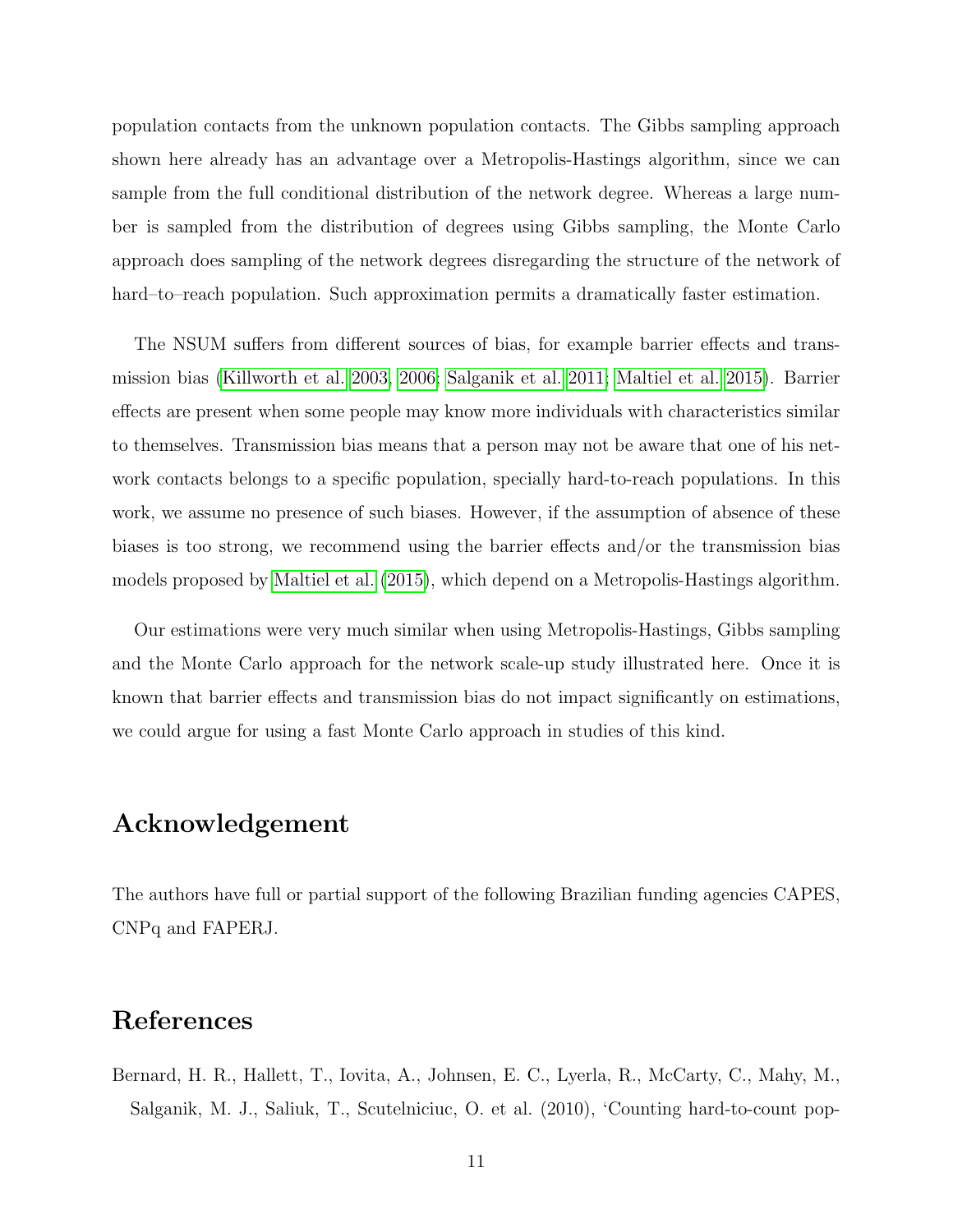ulations: the network scale-up method for public health', Sexually transmitted infections 86(Suppl 2), ii11–ii15.

- <span id="page-11-0"></span>Bernard, H. R., Johnsen, E. C., Killworth, P. D. and Robinson, S. (1991), 'Estimating the size of an average personal network and of an event subpopulation: Some empirical results', Social science research  $20(2)$ , 109-121.
- <span id="page-11-3"></span>Gamerman, D. and Lopes, H. F. (2006), Markov chain Monte Carlo: stochastic simulation for Bayesian inference, CRC Press.
- <span id="page-11-4"></span>Hastings, W. (1970), 'Monte carlo sampling methods using markov chains and their applications', *Biometrika*  $57(1)$ , 97-109.
- <span id="page-11-7"></span>Killworth, P. D., McCarty, C., Bernard, H. R., Johnsen, E. C., Domini, J. and Shelly, G. A. (2003), 'Two interpretations of reports of knowledge of sub- population sizes', Social Networks 25, 141–160.
- <span id="page-11-8"></span>Killworth, P. D., McCarty, C., Johnsen, E. C., Bernard, H. R. and Shelley, G. A. (2006), 'Investigating the variation of personal network size under unknown error conditions', Sociological Methods & Research 35(1), 84-112.
- <span id="page-11-6"></span>Kudo, H. and Dunbar, R. (2001), 'Neocortex size and social network size in primates', Animal Behaviour 62(4), 711–722.
- <span id="page-11-5"></span>Maltiel, R. and Baraff, A. J. (2015), NSUM: Network Scale Up Method. R package version 1.0.

URL: https://CRAN.R-project.org/package=NSUM

- <span id="page-11-1"></span>Maltiel, R., Raftery, A. E., McCormick, T. H. and Baraff, A. J. (2015), 'Estimating population size using the network scale up method', *The Annals of Applied Statistics* 29(3), 1247– 1277.
- <span id="page-11-2"></span>McCormick, T. H., Salganik, M. J. and Zheng, T. (2010), 'How many people do you know?: Efficiently estimating personal network size', Journal of the American Statistical Association 105(489), 59–70. Applications and Case Studies.